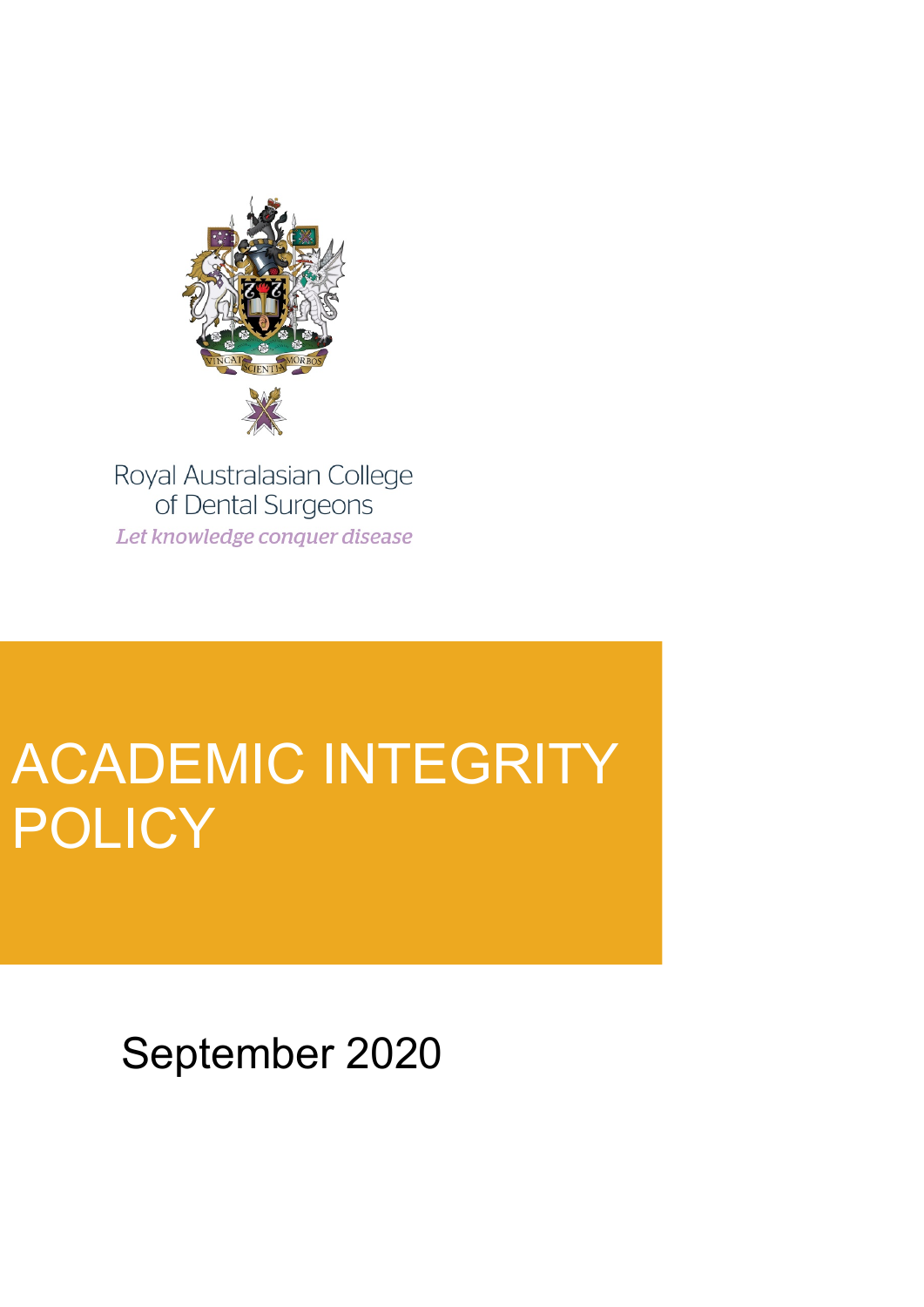# *Document Information*

| Document Number            | EXT ACA 210 3.1                                                                                                                                                                                                                                  |
|----------------------------|--------------------------------------------------------------------------------------------------------------------------------------------------------------------------------------------------------------------------------------------------|
| Nature of Document         | Policy                                                                                                                                                                                                                                           |
| <b>Contact Officer</b>     | Direction of Education                                                                                                                                                                                                                           |
| Authoriser                 | <b>Board of Studies</b>                                                                                                                                                                                                                          |
| Approved                   | <b>Education Policy Board</b>                                                                                                                                                                                                                    |
| Date Effective             | 30 September 2020                                                                                                                                                                                                                                |
| Date of Next Review        | 30 September 2025                                                                                                                                                                                                                                |
| Related documents/policies | <b>MRACDS(GDP) Assessment Policy</b><br>Reconsideration, Review and Appeals Policy<br><b>OMS Final Examination Policy</b><br><b>OMS Surgical Science &amp; Training (SST)</b><br><b>Examination Policy</b><br><b>Examination Incident Report</b> |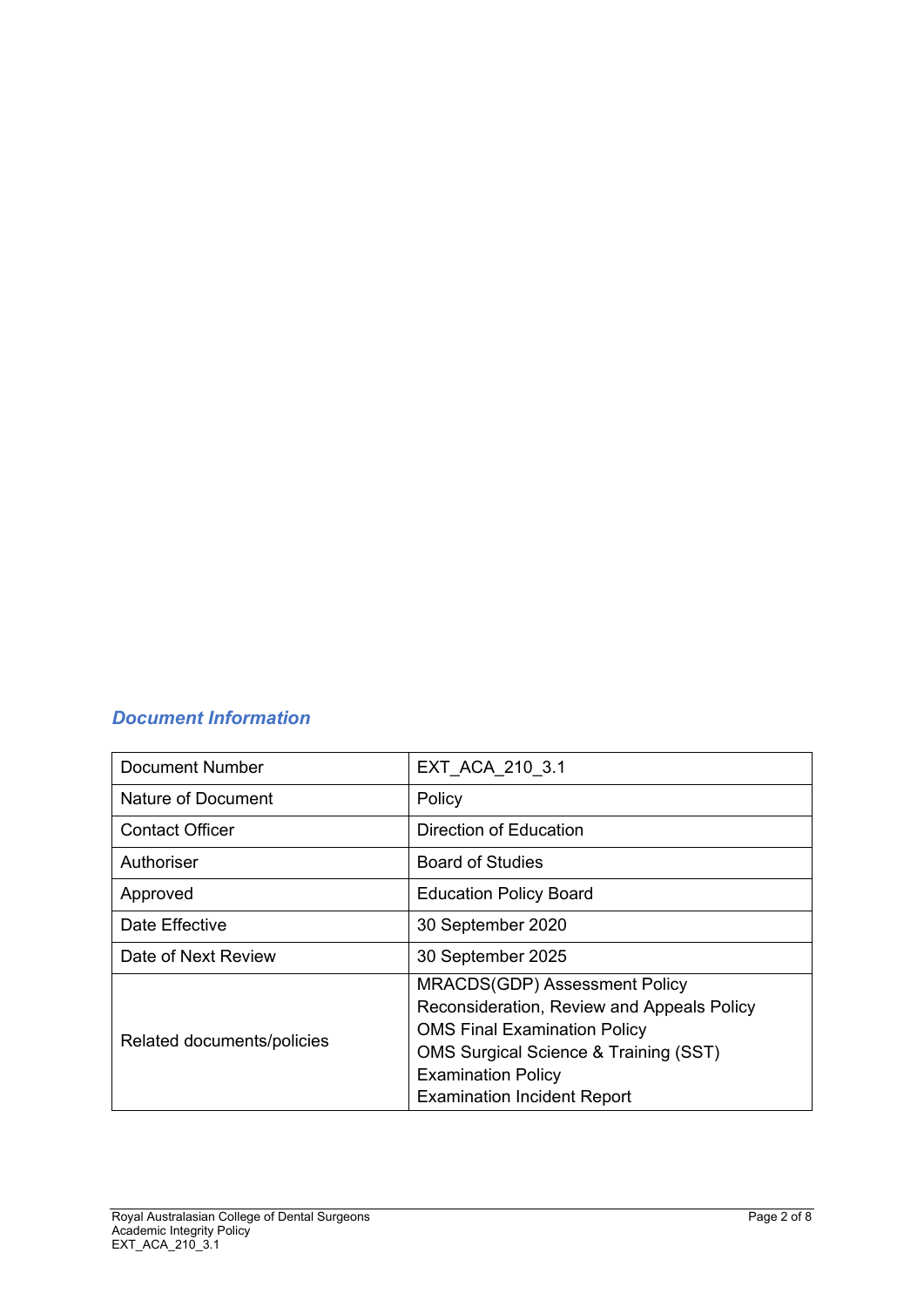## *Purpose*

This Policy outlines the collective responsibilities of all members of the College Community to protect, practice and promote academic integrity in all College assessment and examination activities, including computer-based examinations or any future delivery method and details the actions to be taken should a breach in academic integrity be suspected or confirmed.

## *Background*

A core principle underpinning the education and assessment activities of the College is the expectation that all members of the College community demonstrate commitment to, and behaviour consistent with high levels of academic integrity.

The majority of the College Community consists of individuals who have completed a university degree confirming the privilege to practice dentistry. Given this tertiary education background, it is expected that all members of the College Community will understand the principles of academic integrity and will demonstrate honest, ethical and respectful personal behaviour in all College interactions, activities and assessments. Members of the College Community are encouraged to seek assistance if they are in doubt about expectations with respect to academic integrity.

A breach in academic integrity a serious matter. The College will investigate alleged breaches in academic integrity and will take action where academic misconduct has occurred.

## *Definitions*

| RACDS / the College | the Royal Australasian College of Dental Surgeons |
|---------------------|---------------------------------------------------|
|---------------------|---------------------------------------------------|

#### *Policy Statement*

#### **1. ACADEMIC INTEGRITY AND ACADEMIC MISCONDUCT**

- 1.1. Academic integrity is the demonstration of honest, ethical and respectful behaviour in all College interactions, activities and assessments.
- 1.2. A breach of academic integrity may constitute academic misconduct. Academic misconduct has occurred when behaviour or action (intentional or unintentional) breaches the principles underpinning academic integrity. Academic misconduct includes, but is not limited to:
	- a) Plagiarism the presentation of another person's work as though they were one's own.
	- b) Unauthorised collaboration presentation of another person or groups work where individual work and/or answers are required.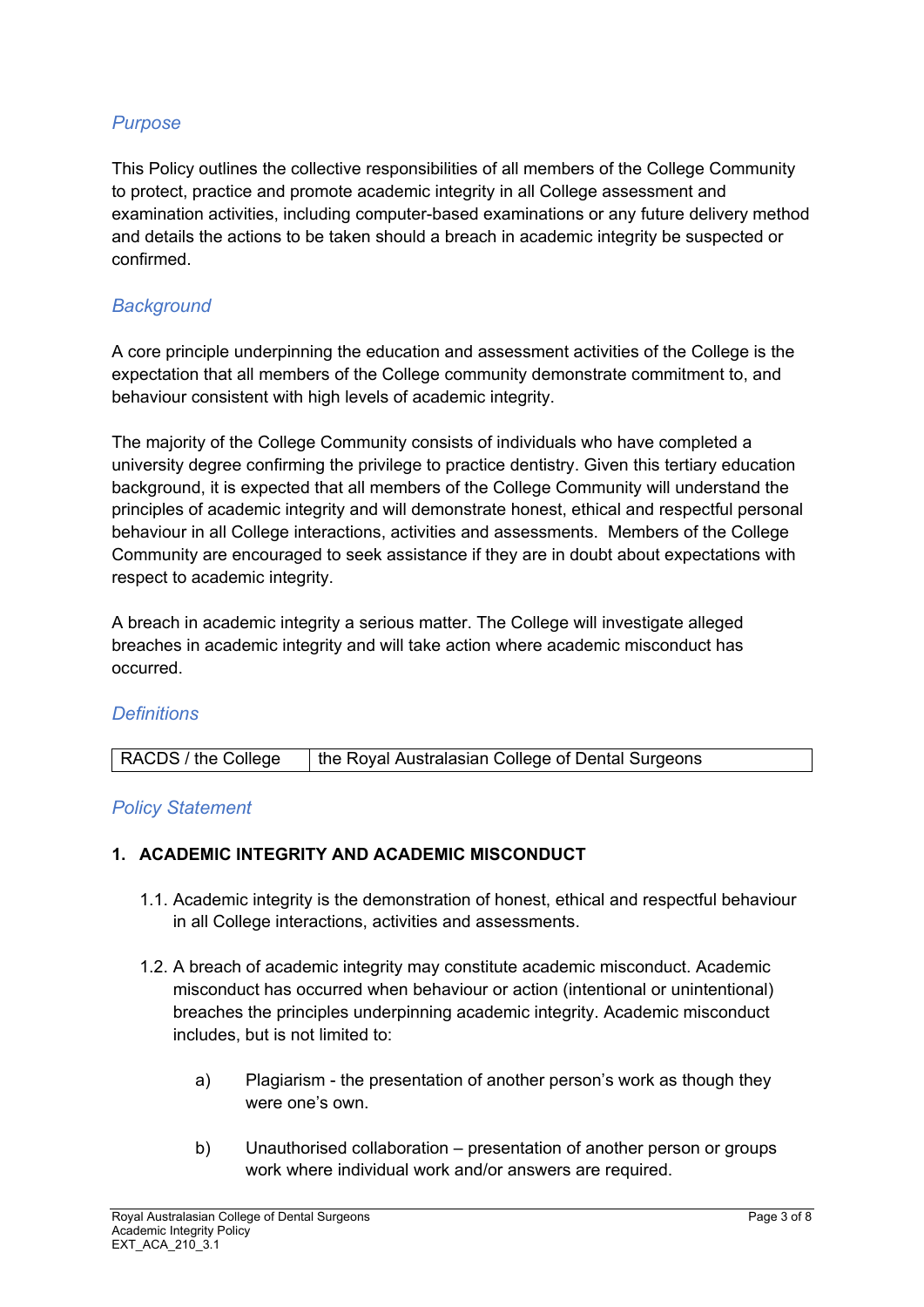- c) Unauthorised materials and resources use of written, electronic, graphic and other materials and devices that have not been expressly permitted.
- d) Impersonation where someone other than the person registered for an assessment undertakes the assessment on behalf of the registrant.
- e) Duplication multiple submissions of the same work for multiple assessments.
- f) Assisting others in academic misconduct.

## **2. PLAGIARISM**

- 2.1. Plagiarism is the presentation of another person's work as though it is one's own. All work submitted as part of the requirements for any examination or other assessment must be expressed in the individuals own words and incorporate their own ideas and judgments. The College acknowledges that the majority of individuals exercise great care to acknowledge the sources of their work appropriately. Sources may include the internet, published articles or texts, clinical material, or the work of another person.
- 2.2. Direct quotes or extracts from a published or unpublished work of others must always be identified as such by being placed inside quotation marks and a full reference to the source must be provided in the proper form. A series of short quotations from several different sources, if not clearly identified as such, constitutes plagiarism, as does a single unacknowledged long quotation from a single source.
- 2.3. Plagiarism must be avoided with particular care with examinations and assessments including clinical logbooks, case reports and research requirements.
- 2.4. The College undertakes regular plagiarism audits using Plagiarism Detection Software with application across all activities including examination, assessment and case reports.

#### **3. ACADEMIC MISCONDUCT**

- 3.1. Academic misconduct embraces a range of activities and behaviour including but not limited to:
	- a) Introduction of unauthorised material into the examination room, for example; notes, textbooks or study guides, personal organisers, calculators, dictionaries, personal stereos, mobile phones, smartwatches or other similar electronic devices.
	- b) Obtaining, receiving, exchanging or passing on information (or attempting to do so) which could be examination related by means of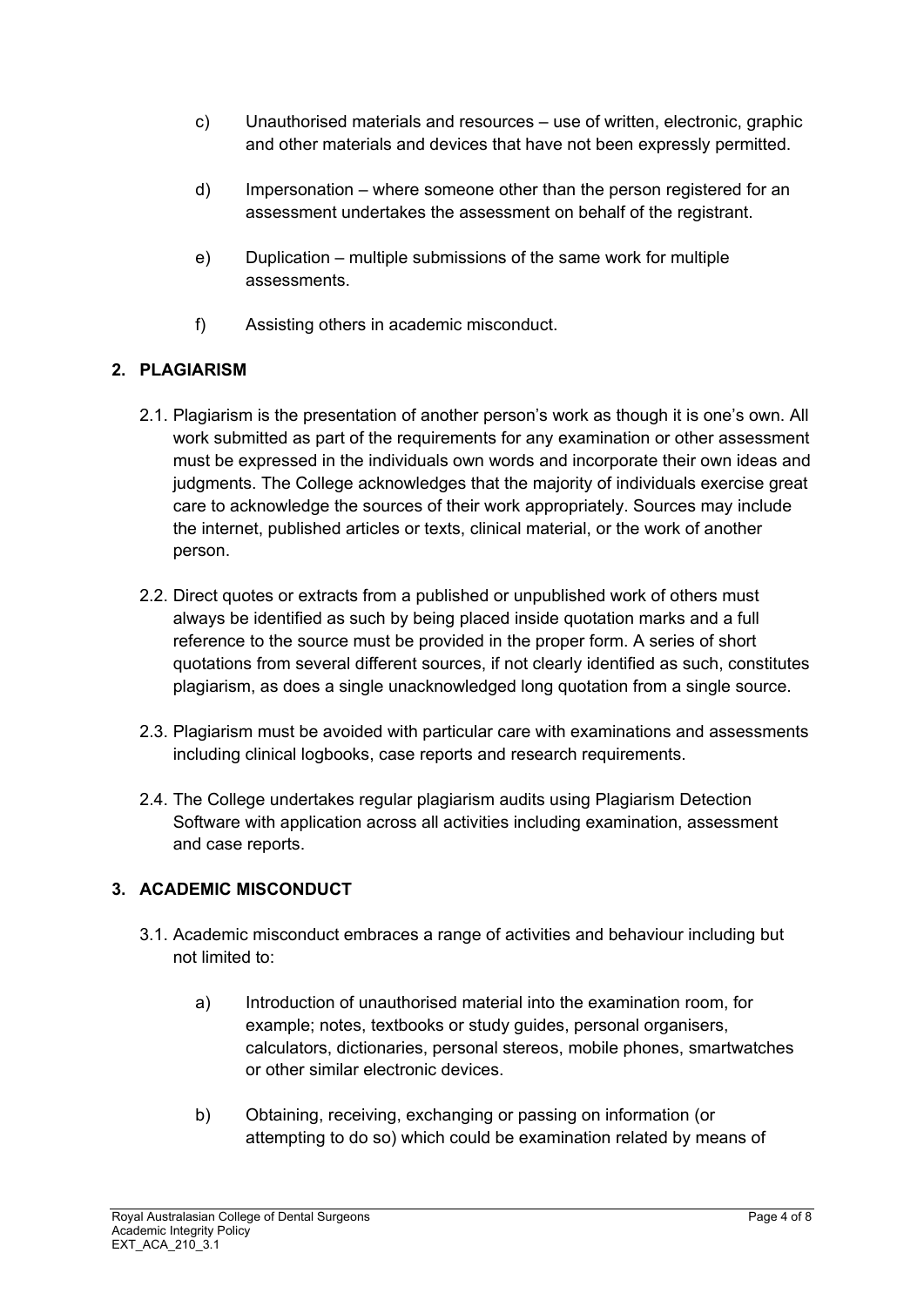talking, written papers/notes, telephone, internet, social media posts or by any other method.

- c) Attempting to solicit information on a forthcoming examination from examiners, observers, invigilators, or College/venue staff, or from candidates from an earlier examination.
- d) Attempting to gain an unfair advantage by copying the work or seeking the help of others.
- e) Failing to abide by the instructions of invigilators, examiners, observers or College staff in relation to the examination rules and regulations.
- f) Impersonating someone else with the sole purpose of attempting to sit an examination on behalf of another candidate or arranging for a third party to sit the examination on your behalf.
- g) Misuse of examination material, e.g. by passing or attempting to pass such material to a third party after the examination. This includes posting information about the content of examination on the internet, social media or any other method of information dissemination.
- h) Bribing or attempting to unduly influence an examination official or any other participant in the examination process.
- i) Behaving in such a way as to be disruptive, abusive or undermine the integrity of the examination.
- j) Taking a screenshot or screen recording of any examination material, sharing examination material, such as Case Reports, or sharing notes with other candidates in the case of online and computer-based assessments.
- 3.2. Other breaches in academic integrity may constitute academic misconduct and will be considered by the College at its discretion.

## **4. LEVELS OF ACADEMIC MISCONDUCT**

- 4.1. For the purposes of this policy, breaches in academic integrity will be categorised into one of two levels of academic misconduct. Where the breach occurs during a final examination or assessment or when categorisation cannot be clearly identified, the breach is to be categorised as Level 2 academic misconduct.
	- 4.1.1.Level 1 academic misconduct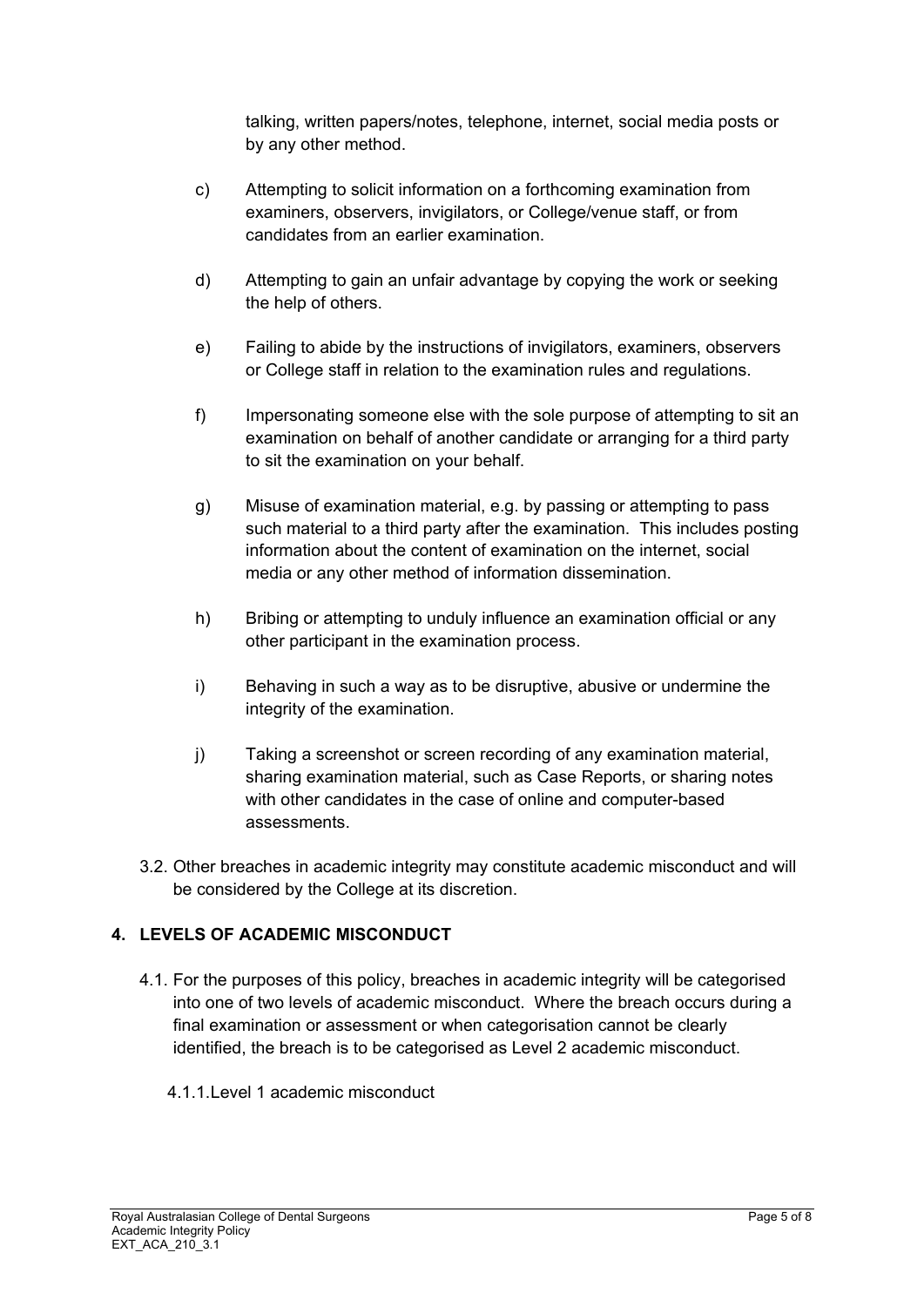- a) Level 1 academic misconduct is a first breach in academic integrity by an individual where the breach is minor and/or unintended and reflective of naivety or lack of understanding of the acceptable academic practice.
- 4.1.2.Level 2 academic misconduct
	- a) Level 2 academic misconduct is a breach in academic integrity by an individual where the breach is serious, is a second or subsequent breach, and/or is intentional. A first offence that is serious and deemed intentional in nature can be treated as a Level 2 offence. A breach that occurs during a final examination or assessment or when 'Level categorisation' cannot be clearly identified is categorised as Level 2 academic misconduct.

# **5. ACADEMIC INTEGRITY OFFICER**

5.1. The Director of Education will designate an Academic Integrity Officer (AIO), who may be a member of RACDS Staff, to investigate alleged breaches of academic integrity.

# **6. ALLEGATIONS OF ACADEMIC MISCONDUCT**

- 6.1. Actual and potential breaches in academic integrity are to be reported to the Director of Education (DoE) and Registrar by examiners, observers, invigilators, candidates, examination/College staff or venue staff as soon as the breach is identified or suspected.
- 6.2. The DoE is to make a written description of the alleged breach, including a summary of the evidence supporting the allegation. The DoE and the Registrar jointly determine if the information available supports the allegation that a breach has potentially occurred, the Level of the alleged academic misconduct, and decide on the actions to be taken by the College.
	- 6.2.1.Allegations suggestive of Level 1 academic misconduct of a minor and/or unintended nature, and the first for the individual concerned will normally be managed by the Registrar with a focus on correction/remediation and education. First instances of Level 1 academic misconduct do not usually result in a sanction.
	- 6.2.2.Allegations suggestive of Level 2 academic misconduct (or a second or subsequent Level 1 breach) are to be referred to the AIO by the DoE who is to be tasked to undertake a detailed investigation to establish the full facts and circumstances of the alleged misconduct. At the conclusion of the investigation the AIO will provide a full report detailing the findings of the investigation.
- 6.3. The individual who is alleged to have breached academic integrity is to be informed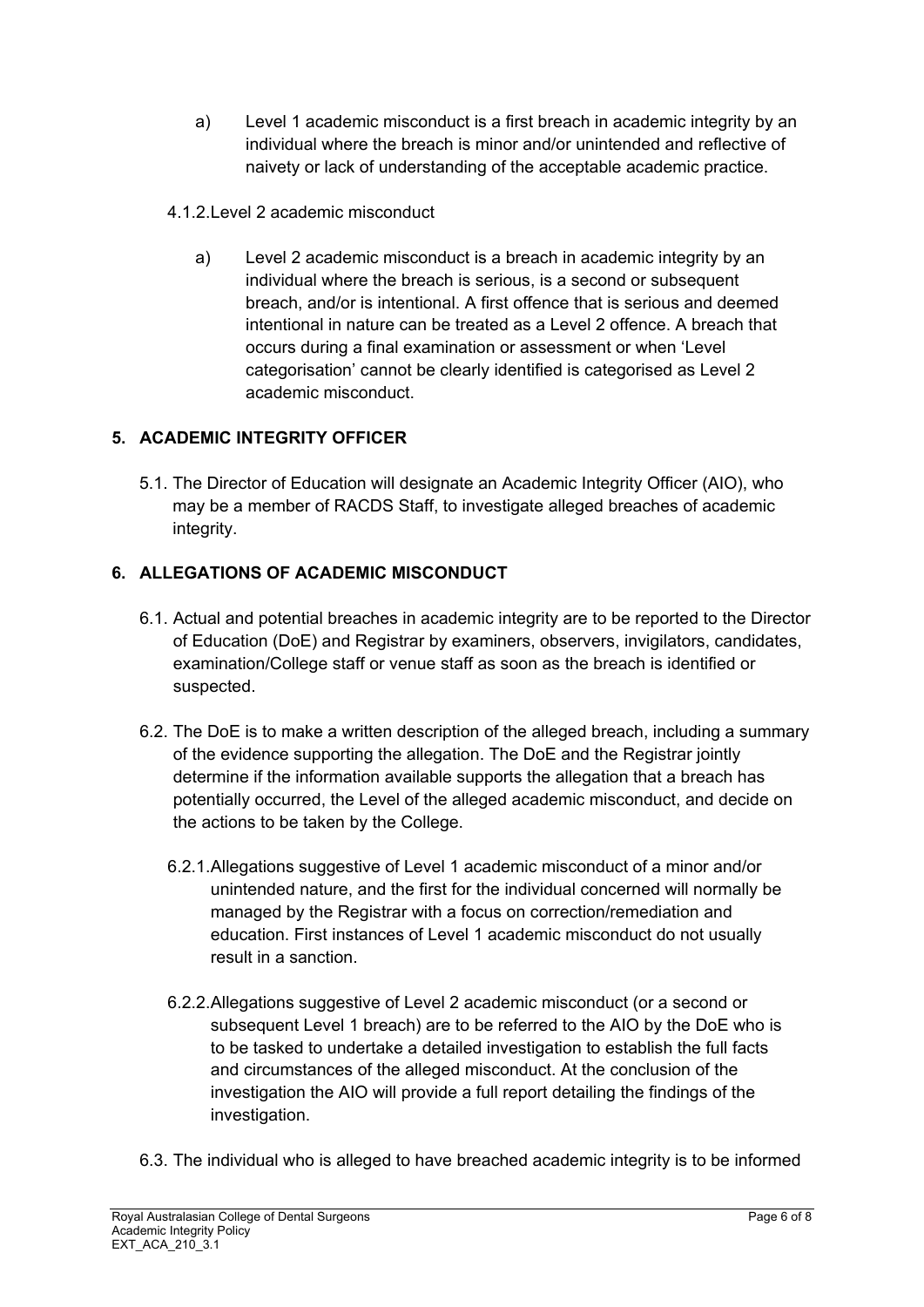of the allegation and the College process for managing such allegations. The individual is to be given a written description of the alleged breach and details of the evidence supporting the allegation. The individual is to be invited to respond in writing, within seven (7) working days to the allegations made. If the allegation is investigated by the AIO, at the conclusion of the investigation a full report detailing the findings of the investigation will be provided to the Registrar and the Director of Education. The individual concerned will be given fourteen (14) days to respond to the investigation report.

6.4. The College reserves the right to withhold examination and assessment results while investigations are ongoing. Depending on the outcome of the investigation, results may be released or permanently withheld. This applies to the results of one or more individuals.

# **7. INVESTIGATION OF ACADEMIC MISCONDUCT**

7.1. Investigations of academic misconduct are to establish the full facts and circumstances of the alleged misconduct and to include a description of the misconduct, a summary of the evidence supporting the alleged misconduct, the nature, scope, extent and intention (deliberate / intentional) of the misconduct, any response received from the individual to the allegation and any past history of misconduct. At the conclusion of the investigation the AIO will provide a full report detailing the findings of the investigation.

## **8. OUTCOMES OF AN ACADEMIC MISCONDUCT INVESTIGATION**

- 8.1. After consideration by the DoE and Registrar of the written description of the alleged breach including a summary of the evidence supporting the allegation, any response received from the individual to the allegation, and/or report of the investigation by the AIO, the finding may be that no academic misconduct has occurred. In this circumstance, no further action required.
- 8.2. In situations where the allegation of academic misconduct is upheld (allegation is substantiated) and in consideration to the response from the individual to the investigation findings, the Registrar will take the following actions.
- 8.3. First offence and minor in nature. The College will take an educative response. The individual concerned is supported to develop a better understanding and practical application of the behaviours associated with acceptable academic integrity. Corrective and/or remediation action is to be taken to address the specifics of the breach including resubmission of the problematic work or reassessment. Reassessment or resubmission will usually be undertaken within four weeks from the date the individual received advice of the breach. Resubmission may result in the candidate being awarded a pass for the reassessment. A written formal letter detailing the breach and a warning that any further breach will be treated as Level 2 academic misconduct with the attendant penalties is to be provided to the individual concerned.